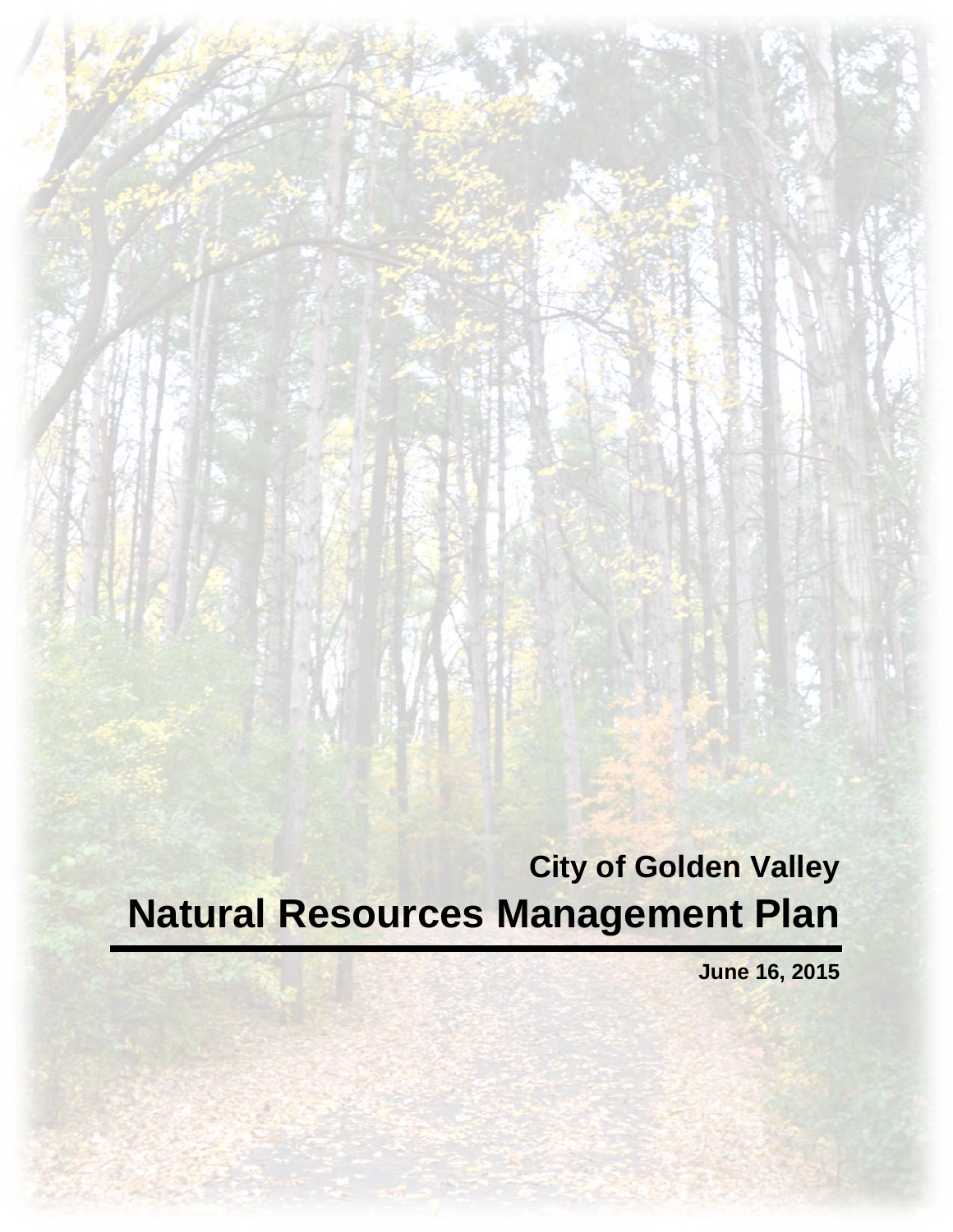# **Acknowledgements**

### **City Council**

Shep Harris, Mayor Joanie Clausen Larry Fonnest Steve Schmidgall Andy Snope

### **Environmental Commission**

Jim Stremel, Chair Tracy Anderson Lynn Gitelis Tonia Golanska Dawn Hill Larry Johnson Debra Yahle

## **Open Space and Recreation Commission**

Bob Mattison, Chair Roger Bergman John Cornelius Kelly Kuebelbeck Gillian Rosenquist Anne Saffert Jerry Sandler Dawn Speltz Daniel Steinberg

#### **U of MN Department of Forest Resources**

2012 Student Project "Sustainable Natural Resources Management in Golden Valley"

#### **City Staff**

Rick Birno Eric Eckman Al Lundstrom Jeff Oliver Tim Teynor Cheryl Weiler

#### **Consultant**

SEH, Inc.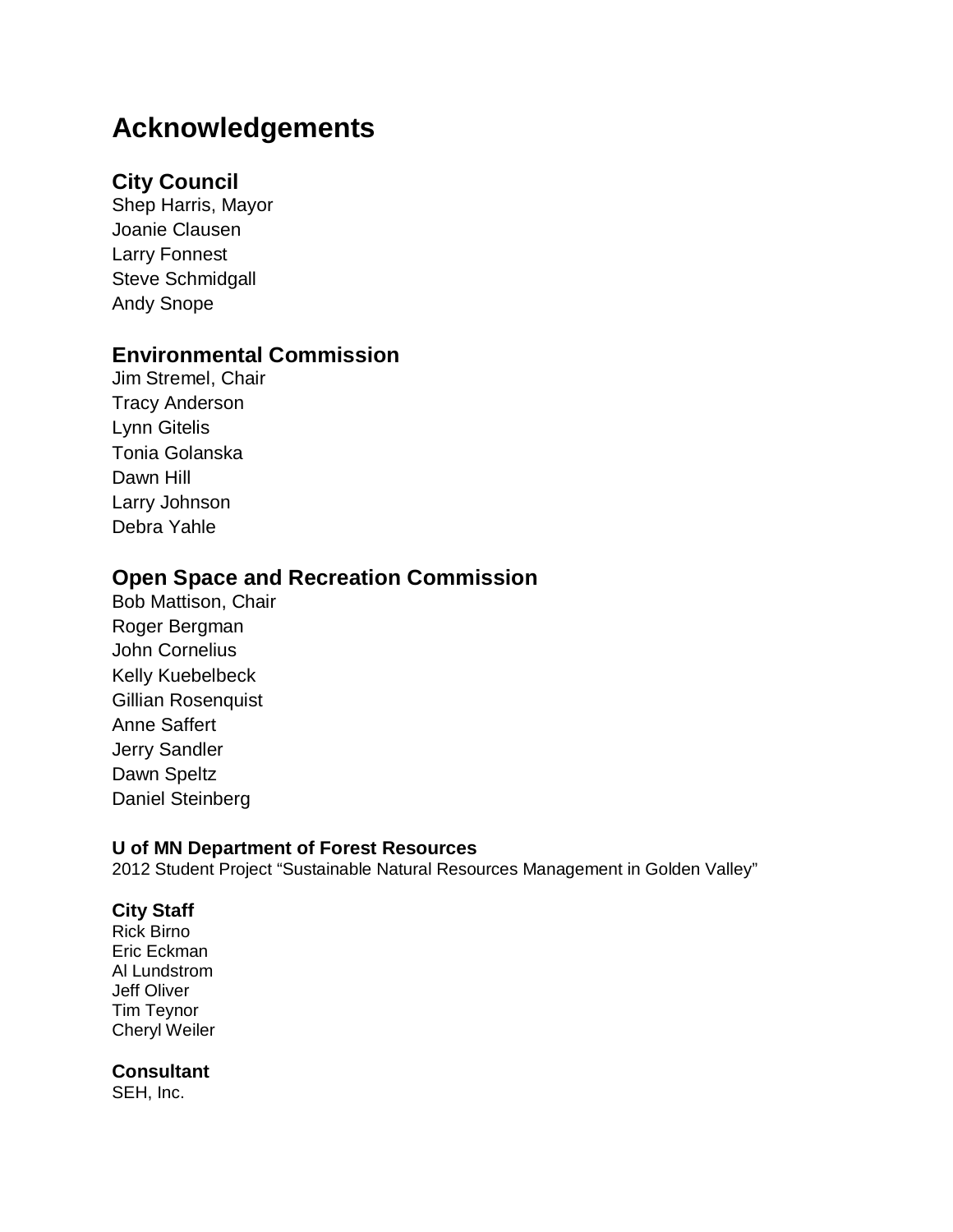## **Contents**

Section 1: Introduction

Section 2: Background

Section 3: Goals, Objectives and Policies

Section 4: Issues and Needs

Section 5: Natural Resource Management Strategies

Section 6: Implementation

## **List of Figures and Tables**

Figure 2-1. Location Map Figure 2-2. Geologic Profile Figure 2-3. Bedrock Geology Figure 2-4. Surficial Geology Figure 2-5. Slopes Figure 2-6. Soil Texture Figure 2-7. Lester Series Soil Profile Figure 2-8. Watersheds, Water Resources, and Floodplains Figure 2-9. Pre-European Settlement Land Cover Table 2-1. Distribution of Land Cover Acres Figure 4-1. 2012 Aerial Photograph Figure 4-2. 2013 Land Cover Figure 4-3. Land Cover Type by Acres Figure 4-4. Existing Nature Areas and Open Spaces Figure 4.5 Nature Area and Open Spaces Area Figure 4-6. Green Corridors Figure 4-7. General Mowing Schedule for Parks, Nature Areas and Open Spaces Figure 4-8. Native Vegetation Buffers Figure 4-9. Invasive Species Table 4-1. Invasive Plant Species by Acres Figure 5-1. Nature Area and Open Space Plan Table 5-1. Invasive Species Cover Percent Change 2003-2013 Table 5-2. Adeline Nature Area Improvement Priorities Figure 5-2. Adeline Nature Area Aerial Figure 5-3. Adeline Nature Area Land Cover Figure 5-4. Adeline Nature Area Invasive Species Figure 5-5. Adeline Nature Area Existing Amenities Figure 5-6. Adeline Nature Area Concept Plan Photographs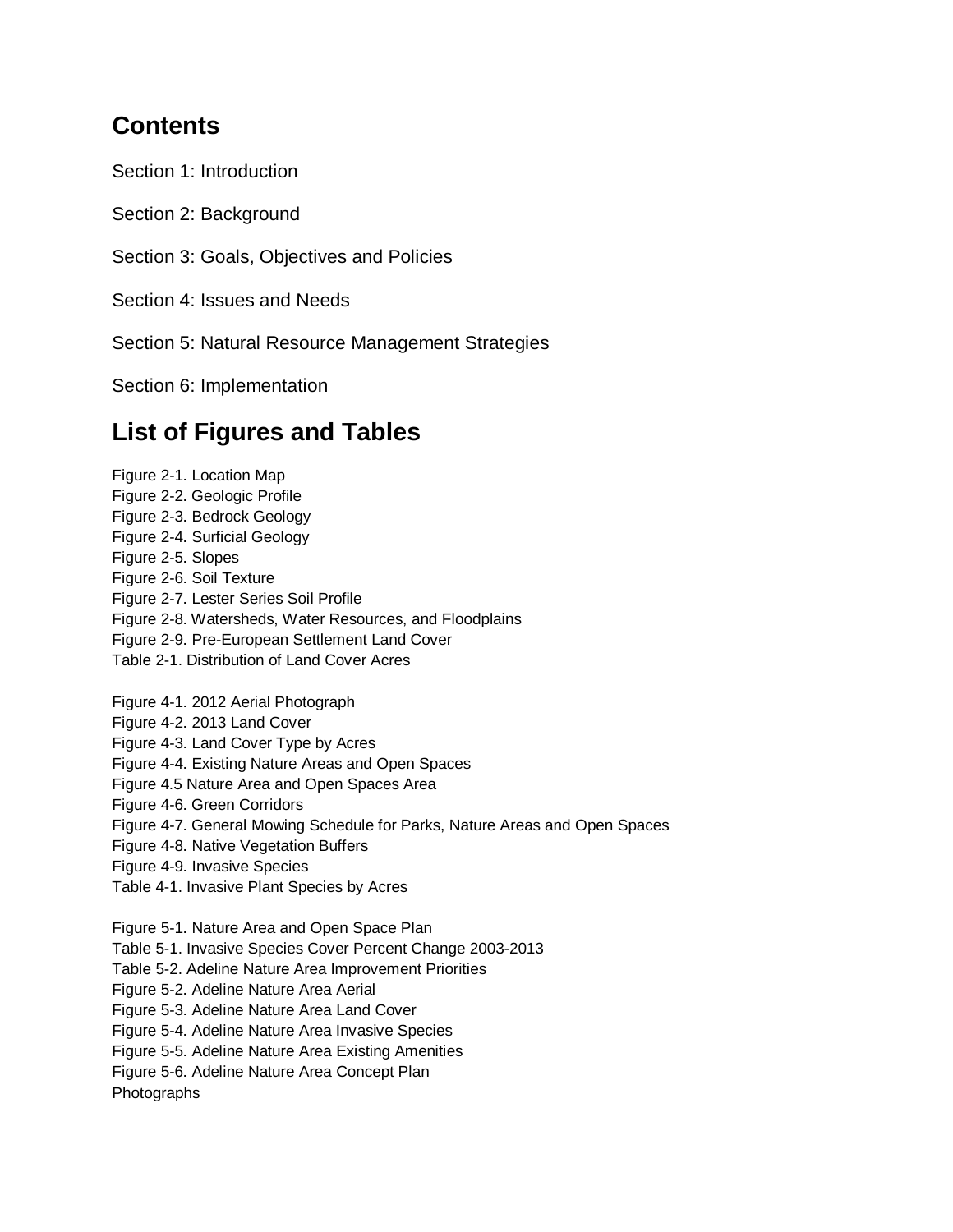Table 5-3. Invasive Species Cover Percent Change 2003-2013 Table 5-4. Bassett Creek Nature Area Improvement Priorities Figure 5-7. Bassett Creek Nature Area Aerial Figure 5-8. Bassett Creek Nature Area Land Cover Figure 5-9. Bassett Creek Nature Area Invasive Species Figure 5-10. Bassett Creek Nature Area Existing Amenities Figure 5-11. Bassett Creek Nature Area Concept Plan Photographs

Table 5-5. Invasive Species Cover Percent Change 2003-2013 Table 5-6. Briarwood Nature Area Improvement Priorities Figure 5-12. Briarwood Nature Area Aerial Figure 5-13. Briarwood Nature Area Land Cover Figure 5-14. Briarwood Nature Area Invasive Species Figure 5-15. Briarwood Nature Area Existing Amenities Figure 5-16. Briarwood Nature Area Concept Plan Photographs

Table 5-7. Invasive Species Cover Percent Change 2003-2013 Table 5-8. General Mills Nature Preserve Improvement Priorities Figure 5-17. General Mills Nature Preserve Aerial Figure 5-18. General Mills Nature Preserve Land Cover Figure 5-19. General Mills Nature Preserve Invasive Species Figure 5-20. General Mills Nature Preserve Existing Amenities Figure 5-21. General Mills Nature Preserve Concept Plan Photographs

Table 5-9. Invasive Species Cover Percent Change 2003-2013 Table 5-10. Golden Ridge Nature Area Improvement Priorities Figure 5-22. Golden Ridge Nature Area Aerial Figure 5-23. Golden Ridge Nature Area Land Cover Figure 5-24. Golden Ridge Nature Area Invasive Species Figure 5-25. Golden Ridge Nature Area Existing Amenities Figure 5-26. Golden Ridge Nature Area Concept Plan Photographs

Table 5-11. Invasive Species Cover Percent Change 2003-2013 Table 5-12. Laurel Avenue Greenbelt Improvement Priorities Figure 5-27. Laurel Avenue Greenbelt Aerial (scale that shows all three areas) Figure 5-28. Laurel Avenue Greenbelt (Ring Ponds) Aerial Figure 5-29. Laurel Avenue Greenbelt (Ring Ponds) Land Cover Figure 5-30. Laurel Avenue Greenbelt (Ring Ponds) Invasive Species Figure 5-31. Laurel Avenue Greenbelt (Ring Ponds) Existing Amenities Figure 5-32. Laurel Avenue Greenbelt (Ring Ponds) Concept Plan Figure 5-33. Laurel Avenue Greenbelt (Cortlawn Pond) Aerial Figure 5-34. Laurel Avenue Greenbelt (Cortlawn Pond) Land Cover Figure 5-35. Laurel Avenue Greenbelt (Cortlawn Pond) Invasive Species Figure 5-26. Laurel Avenue Greenbelt (Cortlawn Pond) Existing Amenities Figure 5-37. Laurel Avenue Greenbelt (Cortlawn Pond) Concept Plan